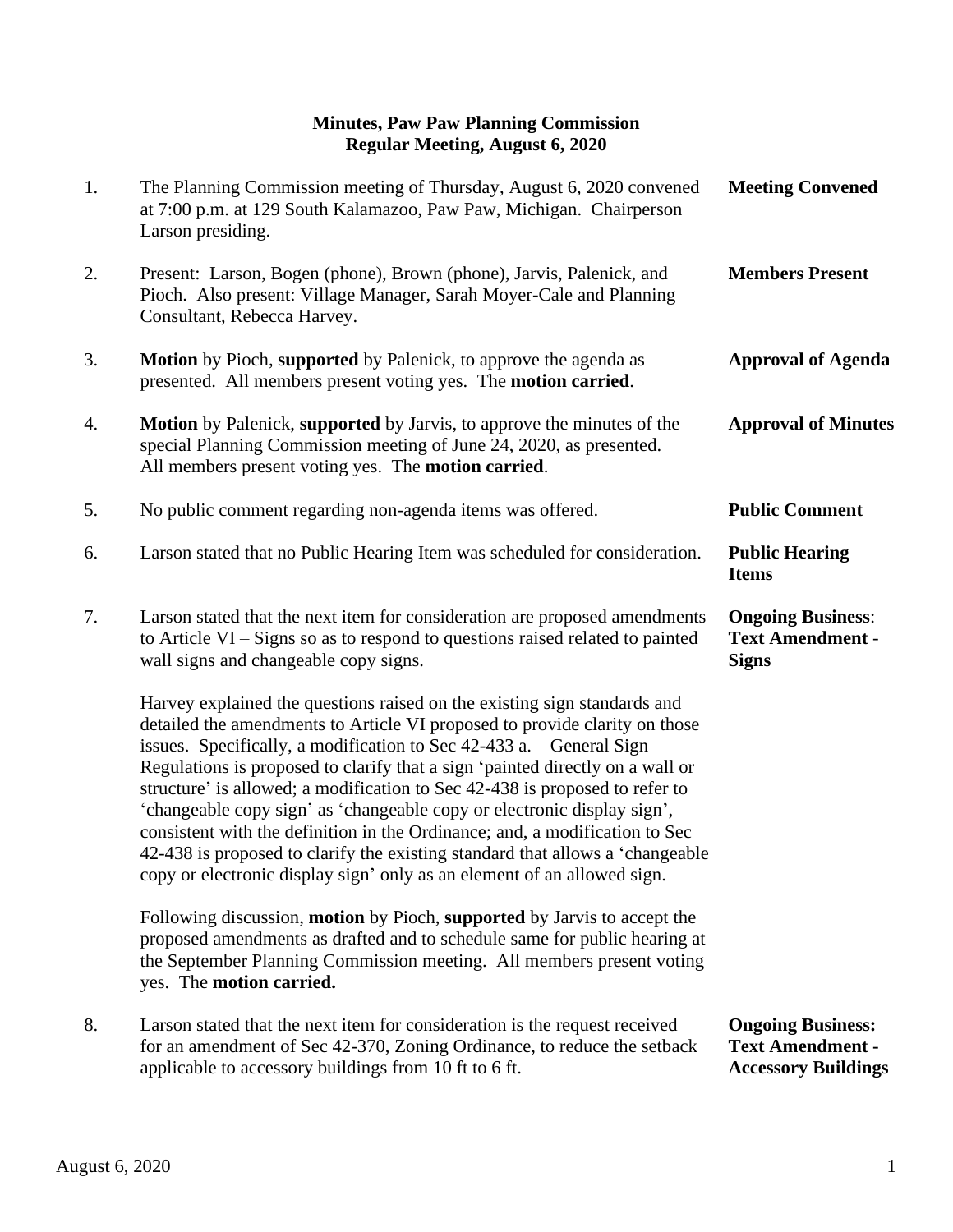Planning Commission members noted the following discussion elements of June 24, 2020:

- In 2019, the height, setback and size standards applicable to accessory buildings were recommended to be increased in conjunction with the proposed amendment authorizing Accessory Dwelling Units (ADUs) in accessory buildings.
- The Village Council approved the recommended increase in accessory building setback and size standards . . but did not approve an increased building height standard nor allow the ADU use option.
- It was questioned if the 10 ft side setback requirement is necessary if the increased building height and additional use option (ADU) are not authorized.
- The setback requirements for principal buildings; the purpose of side setback standards; and, the desired dimensional relationship between a principal building and accessory building were studied.

 Following continued discussion of the matter, it was determined that a reduction of the 10 ft side setback requirement to 6 ft would be comparable to the original 3 ft setback requirement; is consistent with the side setback requirement applicable to a principal building (8 ft/20 ft); would provide the building separation required by fire codes; and, would support the intended relationship between the side setback and the use, size and height of the building. It was further noted that the standard can be revisited if the ADU use option is reconsidered.

 **Motion** by Pioch, **supported** by Jarvis to accept the proposal to reduce the 10 ft side setback for accessory buildings to 6 ft and to schedule same for public hearing at the September Planning Commission meeting. All members present voting yes. The **motion carried.**

 It was noted again that the Master Plan supports the new housing options recommended in 2019 . . and additional housing is still needed in the Village. It was also recognized that Paw Paw Township is currently considering an amendment of their Zoning Ordinance to allow ADUs.

 Support for a joint meeting of the Village Council and the Planning Commission for the opportunity to discuss the Plan's residential/housing policies and the details of the housing options recommended in 2019 was reiterated. Jarvis agreed to pursue the suggestion with Village Council.

 Bogen expressed concern with the enforcement of the accessory building height limitation and the need for building design standards for residential